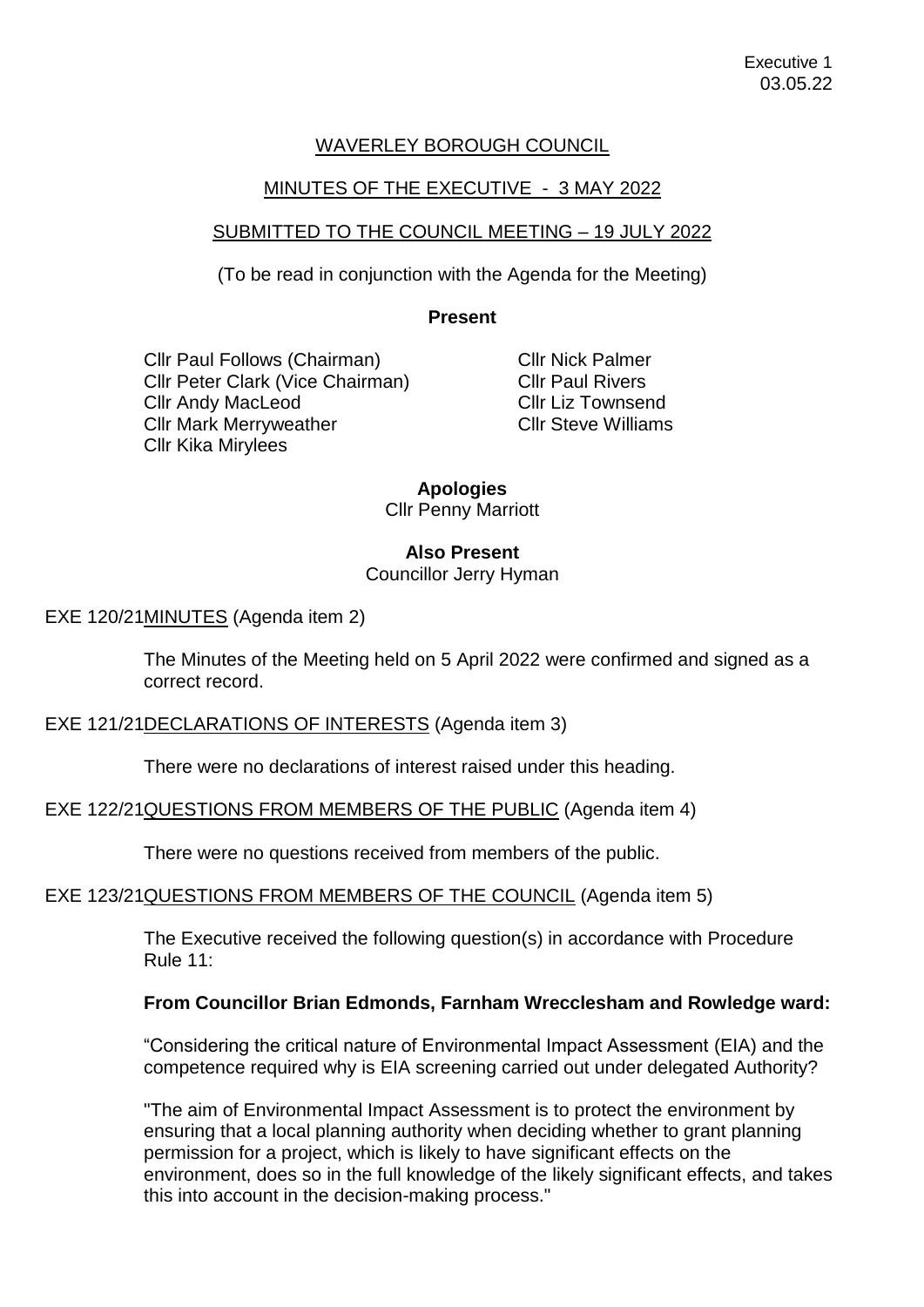For transparency and public engagement, it is recommended that officer screening opinion recommendations should be considered by the Planning Committees."

## **Reply from Councillor Liz Townsend, Portfolio Holder for Planning and Economic Development:**

"I do not consider it would be appropriate or prudent for decisions on Environmental Impact Assessment (EIA) screening to be taken by the Planning committee for the following reasons:

- 1. Screening proposed developments as to whether they would have significant environmental impacts is a relatively complex and technical process that is currently undertaken by qualified planning officers, most of whom are Chartered Members of the Royal Town Planning Institute (MRPTI) and the decisions are then signed off by very experienced Development Leads on behalf of the Head of Planning & Economic Development. These decisions are made on the basis of a professional judgement against the provisions of the Town and Country Planning (Environmental Impact Assessment) Regulations 2017 and its various Schedules, and advice contained in National Planning Practice Guidance. I consider it entirely appropriate and proper that decisions on such matters continue to be made by our experienced and suitably technically qualified, professional officers.
- 2. Under the regulations, the Council is required to adopt a screening opinion within 3 weeks of receipt (unless a longer period is agreed in writing with the person making the request). This tight timescale would not allow sufficient scope for a screening request to be referred to a Committee for formal determination, even if this was deemed appropriate.

I should also mention that whilst, in the first instance, it will generally fall to local planning authorities to consider whether a proposed development requires an EIA, the Secretary of State is also empowered to make directions in relation to the need for an assessment. Such screening directions can be made of the Secretary of State's own volition or following a request from any person."

# EXE 124/21LEADER'S AND PORTFOLIO HOLDERS' UPDATES (Agenda item 6)

The Leader and Portfolio Holders gave brief updates on current issues not reported elsewhere on the agenda:

- The Leader updated on the decisions taken by full Council the previous week, including the agreement of the Head of Terms for the Inter-Authority Agreement with Guildford Borough Council. Godalming Town Council would be holding a meeting in the Council Chamber the following evening for Godalming residents who were hosting Ukrainian refugees and this meeting would also be available online.
- Councillor Clark advised that training was being sourced for Councillors on use of Modern.gov as part of the paperless meeting project and Councillors would be contacted regarding their equipment requirements.
- Councillor MacLeod updated on the progress with the Brightwells project and residents were moving into the first completed apartments. The enforcement project would not be in place until the Council's new joint management structure was in place. New taxi fares would be brought to the Executive for consideration due to objections received as part of the consultation exercise.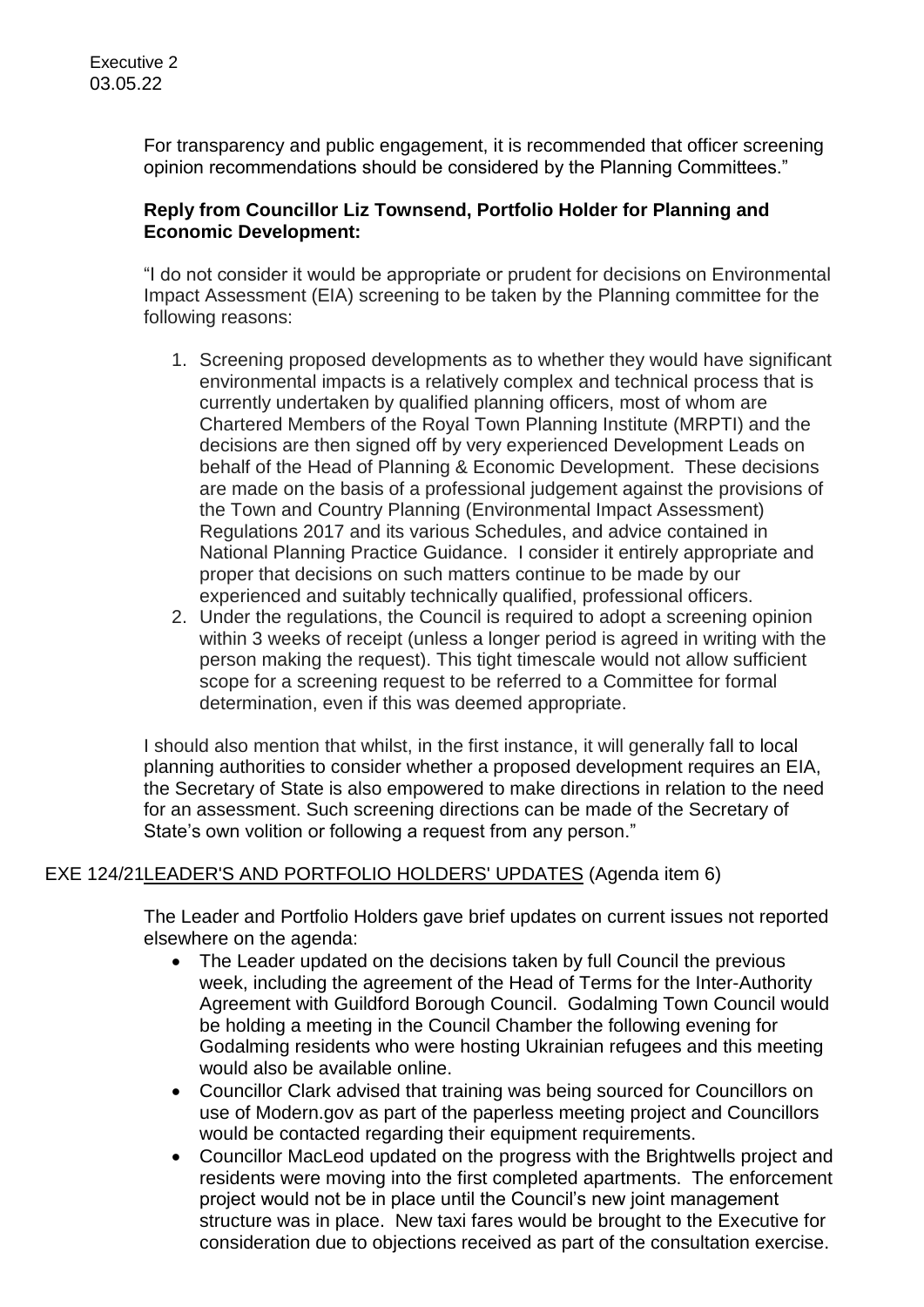- Councillor Merryweather advised that the outturn position was close to original expectations and in respect of the 2022/23 budget position, inflation was already testing budget assumptions.
- Councillor Palmer welcomed the adoption of the Affordable Homes Strategy at the last Council meeting. The Public Space Protection Order which had been adopted for Godalming had not been extended to Milford. Some serious recent incidents had arisen and therefore this would need to be reviewed.
- Councillor Rivers updated on the work of the Landlord Services Advisory Board which had received presentations on housing maintenance and garages.
- Councillor Townsend referred to recent press coverage on planning and housing in the borough and gave a detailed history of the development of the local plan in Waverley and the delays brought about by legal challenges.
- Councillor Williams updated on the driver shortages which were impacting on refuse collection, although the delay was usually not more than a day.

### EXE 125/21EXCLUSION OF PRESS AND PUBLIC (Agenda item 7)

**RESOLVED that, pursuant to Procedure Rule 20, and in accordance with Section 100A(4) of the Local Government Act 1972, the press and public be excluded from the meeting during consideration of the following item(s) on the grounds that it is likely, in view of the nature of the business to be transacted or the nature of the proceedings, that if members of the public were present during these items, there would be disclosure to them of exempt information (as defined by Section 100I of the Act) of the description specified at the meeting in the revised Part 1 of Schedule 12A to the Local Government Act 1972 namely: Information relating to the financial or business affairs of any particular person (including the authority holding that information).**

### **PART I - RECOMMENDATIONS TO COUNCIL**

There are no items under this heading.

### **PART II - MATTERS OF REPORT**

The background papers relating to the following items are as specified in the reports included in the original agenda papers.

EXE 126/21BROADWATER PARK LEASE AGREEMENT (Agenda item 8)

#### **RESOLVED**

### **That the recommendation as set out in the exempt report be agreed.**

Reason: The reasons are set out in the exempt report.

### EXE 127/21BRIGHTWELLS YARD, FARNHAM - UPDATE (Agenda item 9)

### **RESOLVED**